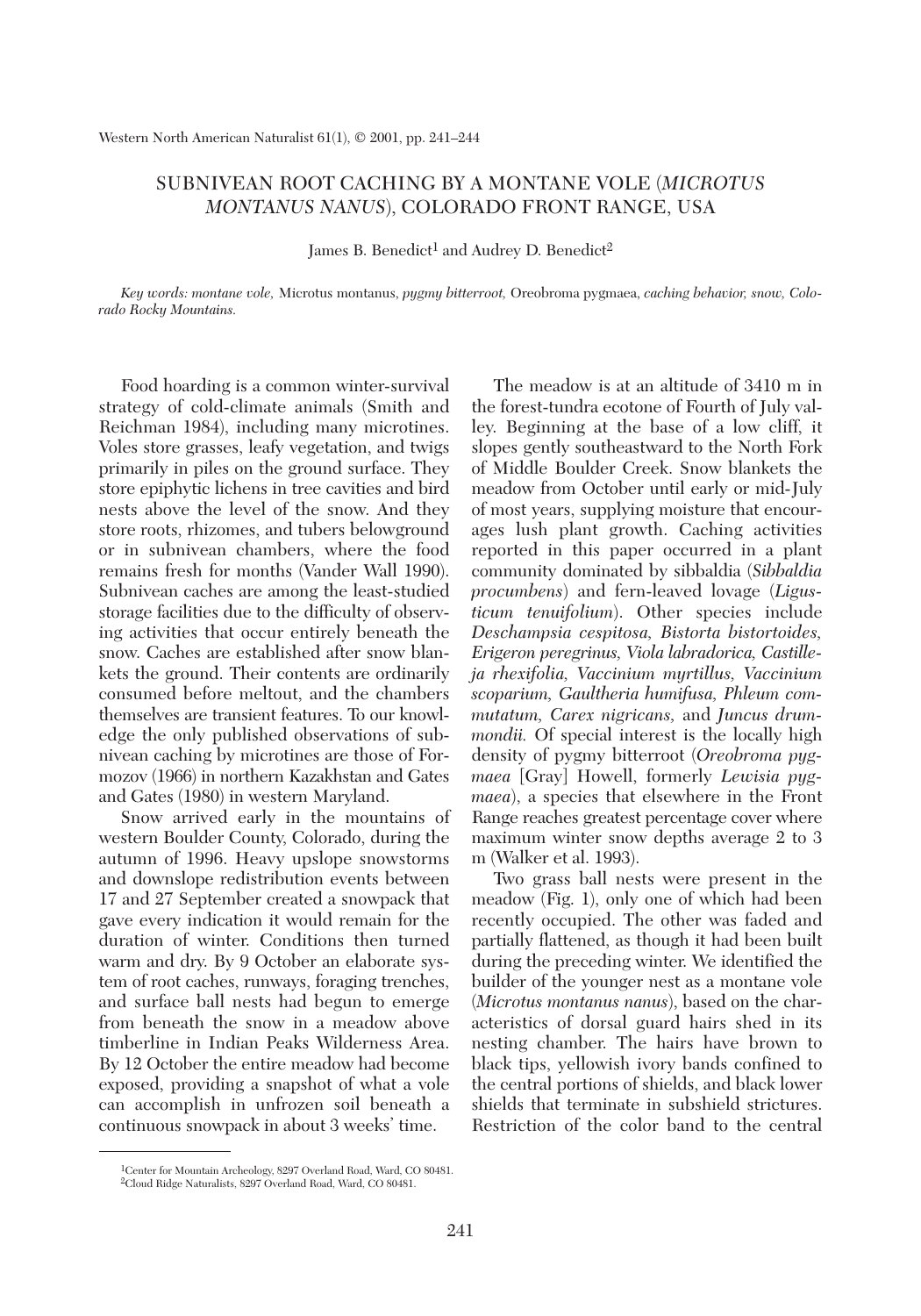

Fig. 1. Tape-and-compass map of runways, tunnel entrances, ball nests, and root caches.

portion of the shield (as opposed to extending downward to the subshield stricture) distinguishes the dorsal guard hairs of *M. montanus* from those of *M. longicaudus, Phenacomys intermedius,* and *Clethrionomys gapperi* (Moore et al. 1974)—other vole species that occur above timberline in western Boulder County. Supporting this identification is the vole's choice of habitats. During 10 years of trapping in a tundra saddle 8 km northeast of the valley, *M. montanus* was the only vole species captured in snowbed communities dominated by *Sibbaldia procumbens,* and the most numerous vole species in moist-meadow communities dominated by *Deschampsia cespitosa* (Armstrong et al. in press).

The ball nest was made from stems and leaves of *D*. *cespitosa,* clipped to lengths of 7 cm or less. Leaves of *Carex nigricans* and leaves and twigs of *Gaultheria humifusa,* still fresh and green, were present in trace quantities. The nest was globular in shape, with a height of about 8 cm. Its exterior diameter (19 cm) was larger than has been generally reported for *M. montanus,* but extra-thick insulative walls may be required in such a low-temperature environment. Two entrances led to a snug, central chamber barely large enough for a single individual. Field and laboratory studies (Jannett 1982, McGuire and Novak 1986) indicate that adult montane voles nest individually rather than in pairs or colonies.

Ball nests at the study site were connected to root caches and subsurface tunnels by a network of branching runways and foraging trenches with an aggregate length of about 60 m (Fig. 1). Runways and trenches were 2.5 to 4.0 cm wide and up to 3.0 cm deep. Foraging trenches were flanked with levees of earth and of cut rootlets, stems, and leaves piled to the side during the harvesting process. Five smalldiameter (2.5 to 3.5 cm) holes near a boulder at the southwest end of the runway network (Fig. 1) appeared to be tunnel entrances, such as might lead to a summer nesting chamber. A 6th entrance occurred nearby, at the edge of a smaller boulder. The older of the 2 ball nests, the tunnels, and several runways are thought to predate the 1996 caching event.

Four root caches were present in the meadow, each linked to the trench network by a short runway (Fig. 1). Caches consisted of roots that had been heaped on the ground surface in chambers beneath the snow, forming circular mounds or irregularly elongated ridges. Table 1 summarizes cache dimensions and contents. Tuberous roots of pygmy bitterroot (*Oreobroma pygmaea*) were the only food items represented. Roots of this species grow in the meadow at depths of 0.6 to 3.4 cm, the approximate depth range explored by the foraging vole. Fleshy rhizomes of *Bistorta bistortoides,* another potential food source, begin below the bases of the trenches, at depths of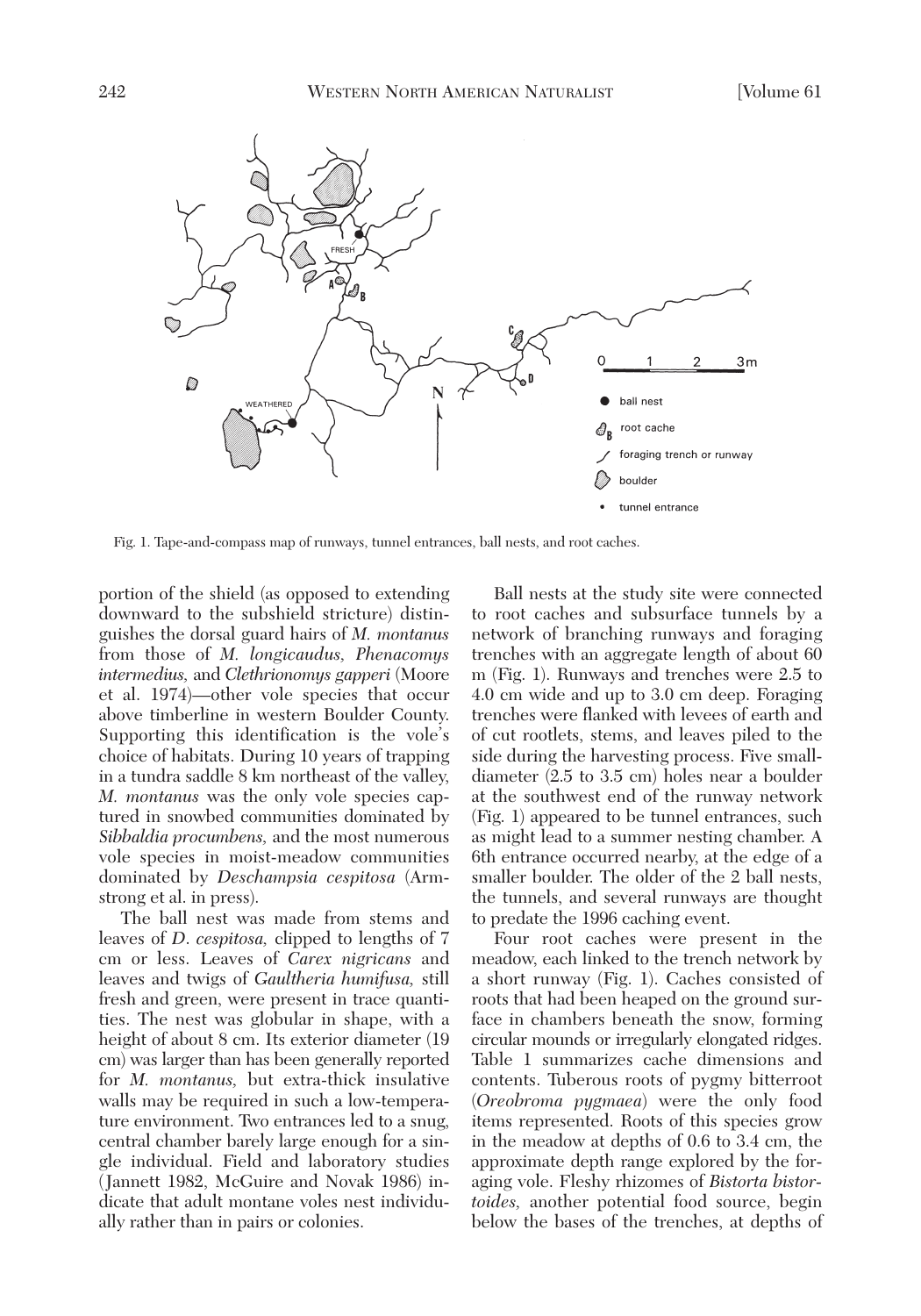| Cache         | Length $(cm)$ | Width (cm) | Number of<br>roots | Aggregate<br>weight $(g)^a$ |
|---------------|---------------|------------|--------------------|-----------------------------|
| A             |               |            | 139                | 17.0                        |
| B             | 24            | 18         | 432                | 70.4                        |
| C             | 37            | 18         | 290                | 45.9                        |
| D             |               |            | 26                 | 7.4                         |
| <b>TOTALS</b> |               |            | 887                | 140.7                       |

TABLE 1. Dimensions and contents of root caches.

aField-moisture content, 12 October 1996

4.7 to 8.7 cm. They were not represented in the caches, although their upturned tips sometimes penetrate the foraging zone from below. Rather than selecting for robust plants with large roots, the vole appears to have stored all *O. pygmaea* roots it encountered, regardless of size. Rootlets, stems, and foliage were trimmed and discarded before caching. Altogether, caches contained 887 roots ranging from 5 to 27 mm in maximum dimension, with an aggregate fresh weight of 140.7 g. Assuming that roots from the caches were similar in caloric value and macronutrient content to a sample of fresh roots dug at the site in late August 1998 and analyzed by Warren Analytical Labs (Greeley, Colorado), the caches represented 395 kcal of stored energy. They contained 40.4 g of moisture, 95.1 g of carbohydrate, 3.5 g of protein, 0.1 g of fat, and 1.6 g of ash.

How many roots would the vole have collected if snowmelt had not interrupted its activities? Wolff (1984) found that underground food caches of taiga voles (*Microtus xanthognathus*) in central Alaska held up to 3.6 kg dry weight (about one bushel) of horsetail (*Equisetum* sp.) and fireweed (*Epilobium angustifolium*) rhizomes, but these were communal caches made in late summer by 5 to 10 individuals. Formozov (1966) reported that *Microtus brandti*, a field vole of the Mongolian steppes, stored up to 30 kg of stems, leaves, and whole plants, including their roots. Plants were collected in autumn, usually by 10 to 12 voles, and were stored in underground chambers, where they provided food for a wintering colony of up to 20 individuals. Formozov (1966) described caches of rhizomes made by molevoles (*Ellobius* sp.) in snow passageways, but gave no details concerning their weights or numbers. Gates and Gates (1980) studied the subnivean food cache of a meadow vole (*Microtus pennsylvanicus*) in western Maryland. Exposed by springtime snowmelt, the cache contained 1655 food items with an aggregate

oven-dry weight of 0.31 kg. Rhizomes of *Potentilla canadensis* were especially numerous, but underground parts of 3 other plant species were also represented. The authors calculated that the cache could support a single average-sized vole for 86.8 days. On a peranimal basis, weights reported by these authors are at least 3 times the oven-dry weight of roots in Fourth of July valley caches. The animal may have intended to continue harvesting until the ground froze or a winter's food supply had been stashed away, or the caches may have been meant merely to supplement other diet items available beneath the snow. Small hoards, reserved for times of great need, can make critical contributions to winter survival, even though they fall far short of meeting total nutritional requirements (Hitchcock and Houston 1994).

We thank David Armstrong and Jameson Chace for their encouragement and advice. David Armstrong provided reference hairs from study skins housed at the University of Colorado Museum. Peter Marchand, Carron Meaney, Jerry Scrivner, and an anonymous reviewer made helpful suggestions for improving the manuscript.

## LITERATURE CITED

- ARMSTRONG, D.M., J.C. HALFPENNY, AND C.H. SOUTHWICK. 2001. Vertebrates. Pages 128–156 *in* W.D. Bowman and T.R. Seastedt, editors, Structure and function of an alpine ecosystem: Niwot Ridge, Colorado. Oxford University Press, New York.
- FORMOZOV, A.N. 1966. Adaptive modifications of behavior in mammals of the Eurasian steppes. Journal of Mammalogy 47:208–223.
- GATES, J.E., AND D.M. GATES. 1980. A winter food cache of *Microtus pennsylvanicus.* American Midland Naturalist 103:407–408.
- HITCHCOCK, C.L., and A.I. HOUSTON. 1994. The value of a hoard: not just energy. Behavioral Ecology 5:202–205.
- JANNETT, F.J., JR. 1982. Nesting patterns of adult voles, *Microtus montanus,* in field populations. Journal of Mammalogy 63:495–498.